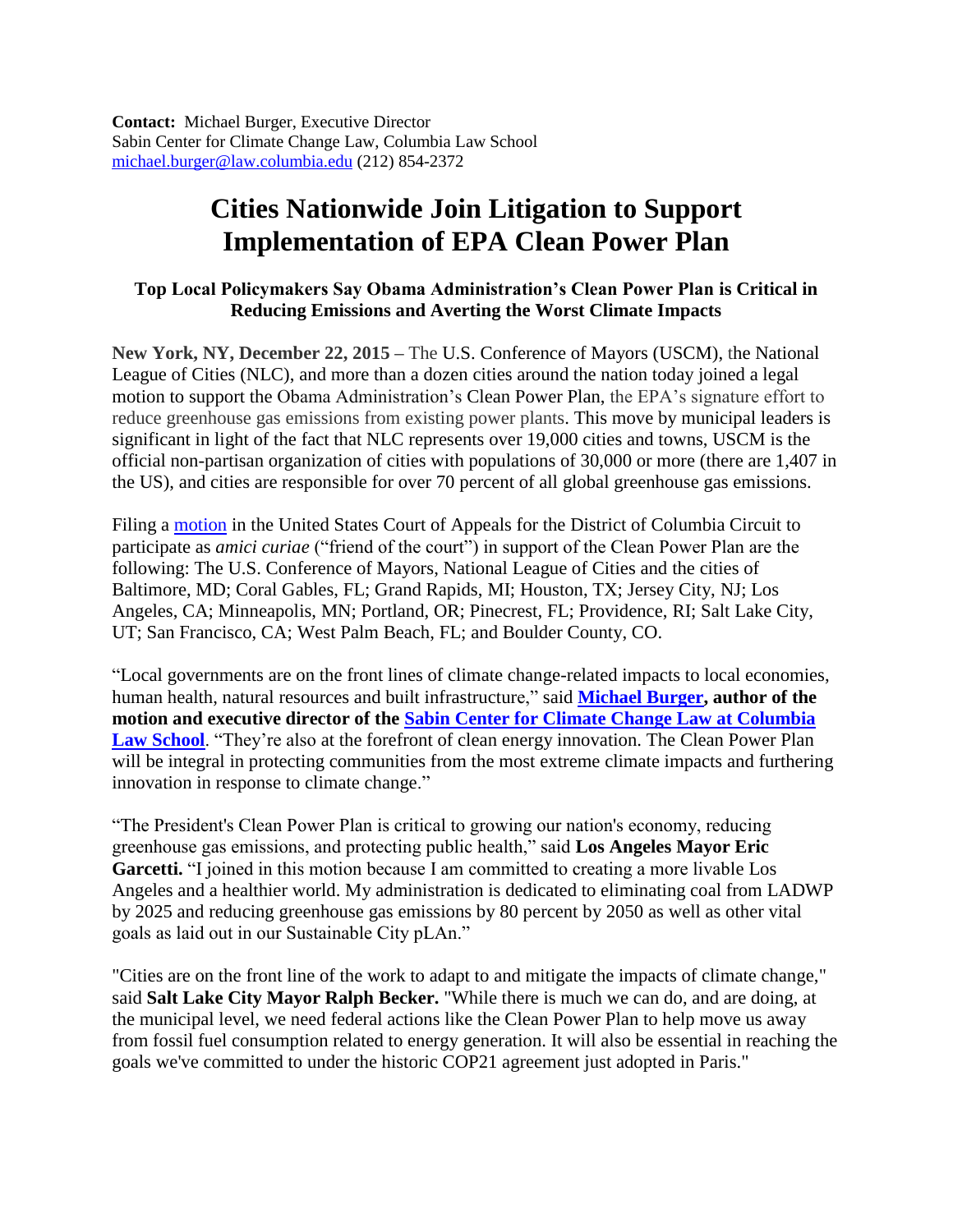The motion emphasizes that climate change threatens the residents of many cities and localities across the United States. Climate impacts include more heat-related deaths, worsening air quality, longer droughts, increasingly frequent and severe storms, damaged and disappearing coastlines, and degraded ecosystems.

"Cities are at the forefront in the battle against climate change," said **Minneapolis Mayor Betsy Hodges.** "We feel the greatest impact but we are also the most equipped to take action. In Minneapolis we are leading the way, proactively working toward aggressive carbon emission reduction goals. Implementation of the Clean Power Plan will give other cities the tools and framework to help them take the necessary steps to combat this global problem."

"Instituting common-sense environmental regulations is an important step in protecting our environment and preserving our planet," said **Providence Mayor Jorge O. Elorza.** "Addressing the global climate crisis requires a concerted and coordinated effort throughout the world and the EPA's Clean Power Plan better positions the United States to lead by example on regulatory reform."

"Cities are already leading the way in this effort, from improving the energy efficiency of their buildings and offering consumers and residents energy efficiency programs, to deploying renewable energy," said **Clarence E. Anthony, CEO and executive director of the National League of Cities.** "But cities can't solve the problem of climate change alone, and we need the federal government to partner in and support this effort. The Clean Power Plan will ensure that the U.S. meets its goal of reducing greenhouse gas emissions."

"I welcome this much-needed action on power plant emissions from President Obama and the EPA," said **Portland Mayor Charlie Hales.** "We need the President and EPA to set national limits on greenhouse gas emissions. Then our local efforts to use electricity more efficiently, and get more of it from renewable sources, can build on those limits and not be undermined by their absence. This partnership of federal, state and local government standard-setting, plus privatesector innovation and investment in clean energy, is our best hope for addressing what Pope Francis described as the 'urgent need to reduce the emission of carbon dioxide and other highly polluting gases,' substituting clean energy technologies for fossil fuels, and meeting our obligations 'to those who come after us, and to our children.'"

"Through our EnergySmart program, Boulder County has seen firsthand the power of clean energy programs to transform homes, workplaces, and job markets," said **Boulder County Commissioner Elise Jones.** "We are equally committed to supporting these programs as a critical strategy for achieving Colorado's Clean Power Plan goals."

"I am pleased to be among the many local officials strongly supporting the Clean Power Plan and am proud of the work we are doing in West Palm Beach to insure both an energy secure and reduced carbon emission future for our children and grandchildren," said **West Palm Beach Mayor Jeri Muoio.** "The City of West Palm Beach is a DOE Better Buildings Challenge Partner and has already reached its 2020 goal of reducing our energy intensity by 20 percent. We are not stopping there, but instead doubling down - making a commitment to Energy Secure Cities Coalition to power our city vehicles with non-fossil fuels, developing a new visionary storm